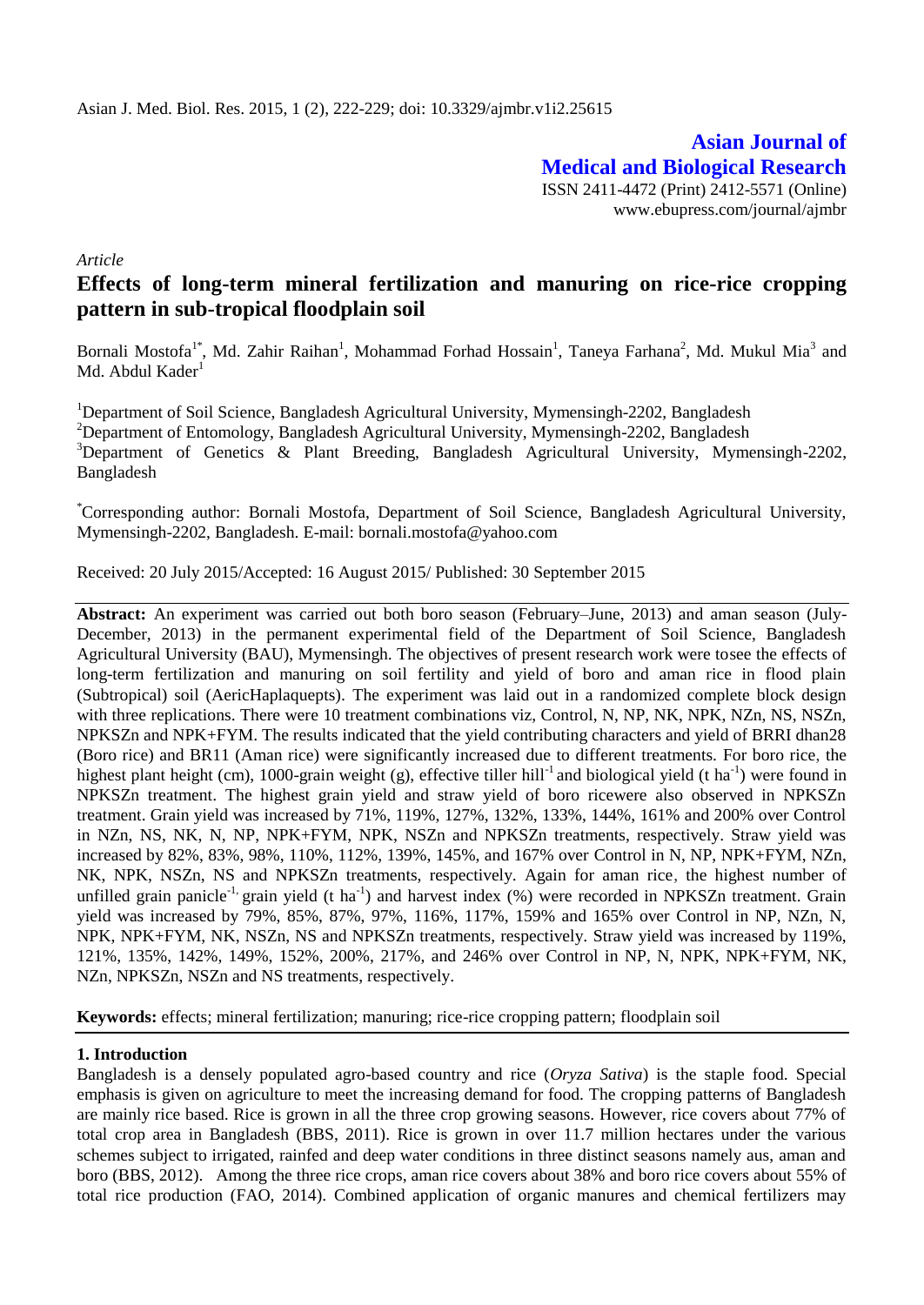provide higher benefit towards crop yield as compared to application of only chemical fertilizer in Bangladesh (Hasan*et al*., 2009).The farmers of our country are suggested to apply fertilizer and manure in all crops to increase yield in order to meet the demand of our ever increasing population. There are reports that the crops in our country have been stagnated or declined. But the reasons for this situation are not properly identified. As the fertilizers are chemical substances, they exert influence on physical, chemical and biological properties of soil as well as on the yield of crops. The use of adequate organic manures in combination with minimum chemical fertilizers proved it significant having long-term beneficial effect on soil properties and productivity of rice (Hasan, 2007). Information on effect of long-term intensive fertilization on yield and soil properties are limited Organic matter in soil is critical for better soil health and higher soil productivity. However, maintaining or improving soil organic carbon is difficult in arid and semi-arid regions in view of rapid oxidation of organic matter due to high temperature. Continuous application of organic manure is the only way to increase soil organic matter status (Katyal *et al.,* 2001). Under these circumstances the present piece of research work was carried out during boro and aman season of 2013 to see the effects of long-term fertilization and manuring on soil fertility and yield of boro and aman rice in flood plain (Subtropical) soil. Many long-term experiments conducted in India showed increasing yield trends and accumulation of soil organic carbon and biological properties due to combined application of fertilizer and manures (Bhattacharyya *et al.* 2008, 2010, Vineela *et al.,* 2008).

#### **2. Materials and Methods**

A study was carried out during the boro and aman season of 2013 in the permanent manurial experimental field of the Department of Soil Science at Bangladesh Agricultural University (BAU) farm, Mymensinghto find out the effects of long term intensive fertilization on yield of rice. Topographically the area was slightly undulating but the experimental plot was fairly leveled. It was above normal flood level but sometimes the plot remained flooded for short time by rainwater during monsoon season (Tables 1 & 2).

The experiment was laid out in randomized complete block design with three replications. The whole experimental field was divided into three blocks which represented three replications of the experiment. Each block was subdivided into ten unit plots for placement of ten treatments of the experiment. The total number of unit plots of the experiment was 30. The size of the unit plot was 11.5 m x  $6.5 \text{ m}$  (74.75 m<sup>2</sup>). The unit plots were separated from each other by earthen ails of 25 cm width and 10 cm high. There was 50 cm width and 10 cm deep irrigation channel between the blocks. The experiment comprised of ten different treatment combinations of manure and fertilizers namely, control, N, NP, NK, NPK, NZn, NS, NSZn, NPKSZn and NPK+FYM.

| <b>Nutrient Element</b> |           | Dose $(kg ha^{-1})$ | Source(Fertilizers) |  |
|-------------------------|-----------|---------------------|---------------------|--|
|                         | Boro rice | Aman rice           |                     |  |
| N                       | 120       | 60                  | Urea                |  |
| D                       | 14        |                     | <b>TSP</b>          |  |
| A                       | 58        | 29                  | <b>MP</b>           |  |
| S                       |           | n                   | Gypsum              |  |
| Zn                      |           |                     | Zinc Oxide          |  |
| <b>FYM</b>              | 5000      |                     | Decomposed Cowdung  |  |

The doses and sources of different nutrients and FYM: used for *boro* and aman rice were as follows:

Treatments and fertilizer doses were revised as per the crop requirements since boro 2013 from the below described previous treatments. The major change was the update of fertilizer recommendation as per FRG (Fertilizer Recommendation Guide) 2012 and inclusion of full doses (100%) of N, P and K fertilizers in N (50%)+FYM treatment (Table 3).

After initiation of the field experiment, rice (boro and aman) was normally grown 2 times in a year following rainfed and irrigated rice based cropping patterns. Usually, boro rice is planted in November-December and is harvested in June-July, and the growing season of aman ranges from mid-July to mid-December. Irrigation water from a deep tubewell was given to the plots. Forty six rice crops were harvested up to the end of 2002 of which 29 were high-yielding varieties and 17 are local varieties. The boro rice (cv. BRRI dhan28) under study was ranked 67 and aman rice (cv. BR11) was ranked 68 rice crops up to the end of 2013. These two varieties have been developed by the Bangladesh Rice Research Institute (BRRI), Gazipur. The average yield of BRRI dhan28 is 5.5-6 t/ha. BR11 is a modern variety of rice and It gives an average yield of 6.5 t/ha under proper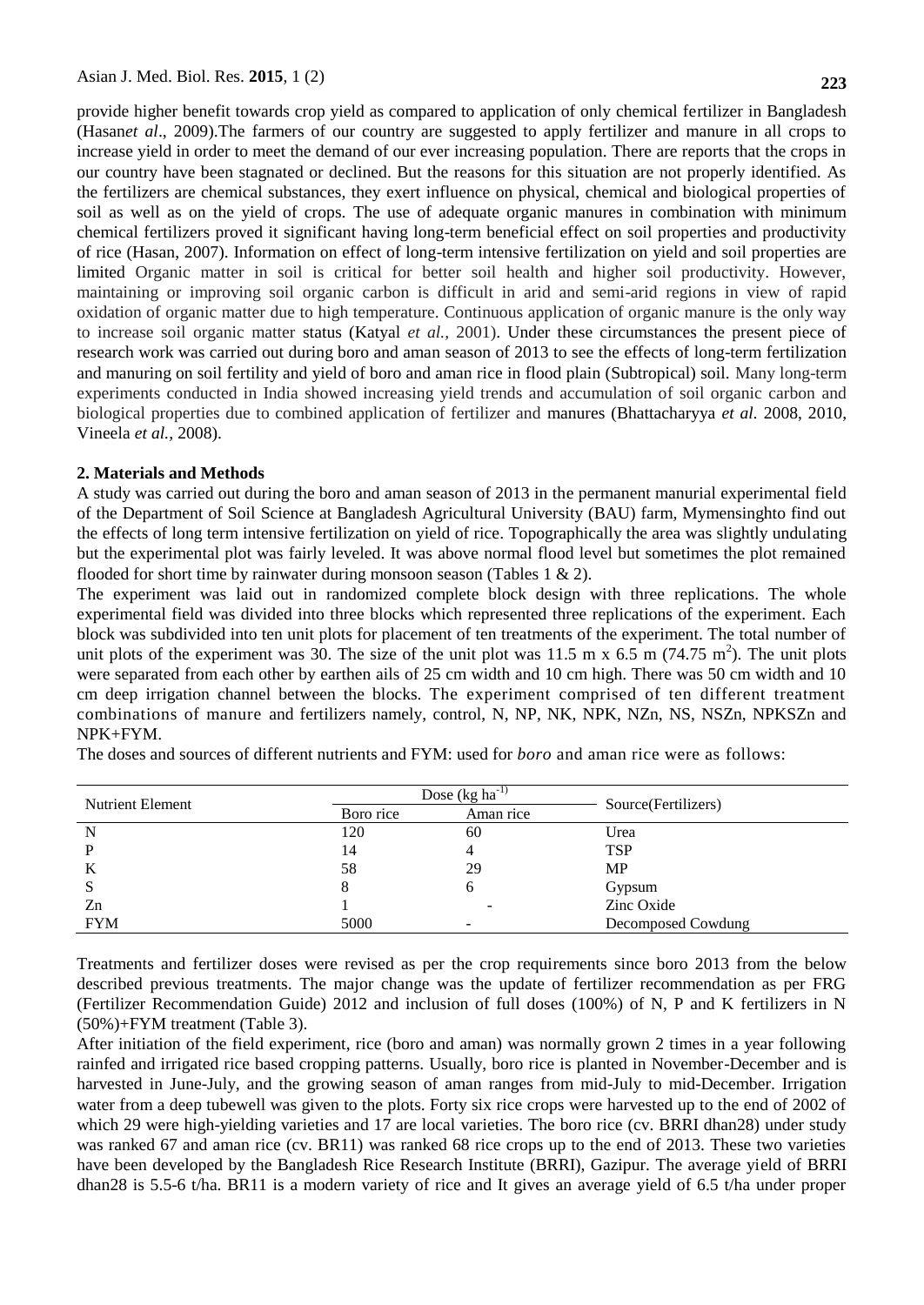management (BRRI, 2010).Boro rice was harvested on 5 June 2013 and aman rice on 26 November and 5 December 2013 at maturity and threshed plot wise. Grain and straw obtained from each plot were dried and weighed carefully.

### **3. Results**

#### **3.1. Effect of long-term mineral fertilization and manuring on yield and yield contributing characters of boro rice**

The plant height of boro rice (BRRI dhan28) in the experimental plot was significantly influenced due to different treatment combinations (Table 4). The highest plant height (75.97cm) was recorded in NPKSZn treatment. Result revealed that plant height at NP and NPKSZn were statistically similar. Plant height in N, NP, NK, NPK, NS, NSZn, and NPK+FYM treatments were also statistically similar but superior to control and inferior than NPKSZn treatment. The lowest plant height (67.48cm) was recorded in control.Analysis of variance of data showed that the effect of different treatment on 1000-grain weight (g) was not statistically significant (Table 4).The 1000-grain weight ranged from 20.67 to 25.67g. The 1000 grain weight followed the order of NPKSZn>NPK> NP=NS>NSZn=N> Control> NK> NPK+ FYM>NZn(Table 4).Counting the filled grains per panicle a remarkable variation was observed between the treatments (Table 4). The highest number of filled grains (110) was found in NP treatment, whereas the lowest number (87) was found in control treatment. Results showed that filled grain panicle<sup>-1</sup> in NS, NPKSZn, NZn and NPK+FYM were statistically similar. Again filled grain panicle<sup>-1</sup> in N, NK, NPK and NSZn were also statistically similar. In counting the unfilled grains per panicle, a remarkable variation was observed between the treatments (Table 4). The highest number of unfilled grains (14) was found in N treatment, whereas the lowest number (10) was in NPK treatment. The unfilled grain panicle<sup>-1</sup> in N, NK and NSZn were statistically similar. It is evident from Table 4 that the number of tiller hill<sup>-1</sup> was significantly affected by various treatment combinations (Table 4). The highest number of effective tillerhill<sup>-1</sup> (9.00) was observed in NPKSZn treatment whereas the lowest  $(6.00)$  was recorded in control. The plants hill<sup>-1</sup>due todifferent treatments ranked in the order of NPKSZn>NPK+FYM> NS=NSZn>NZn>N=NPK> NP=NK>Control (Table 4). The tiller hill<sup>-1</sup> was statistically similar in NS, NSZn, NPKSZn and NPK+FYM treatments. Results showed that tiller hill<sup>-1</sup> were also statistically similar in N, NP, NK, NPK and NZn. There was also a significant effect of treatment on non-effective tiller. Non-effective tiller ranges between 0 in NP treatment and 0.67 in NS and NPKSZn treatments. The numbers of non-effective tiller in control, N, NK, NPK, NSZn, NZn and NPK+FYM were statistically similarGrain yield of rice is the ultimate product of yield components which was significantly influenced by different treatment combinations (Table 4). The highest grain yield  $(5.99t \text{ ha}^{-1})$ was observed in NPKSZn treatment where the lowest (2.00tha<sup>-1</sup>) was observed in control. Grain yield due to different treatment ranked in the order of NPKSZn>NSZn>NPK>NPK+FYM> NP> N> NK> NS>NZn>control. Result revealed that grain yield in N, NP, NPK and NPK+FYM were statistically similar. Again grain yield in N, NP, NK, and NS were also statistically similar. Grain yield of boro rice was increased by 71%, 119%, 127%, 132%, 133%, 144%, 161% and 200% over Control in NZn, NS, NK, N, NP, NPK+FYM, NPK, NSZn and NPKSZn treatments respectively (Figure 1).

Statistical similarities were also found in NS, NSZn, NZn as well as NP, NPKS and NPK+FYM treatment.Like the grain yields, the straw yields of boro rice also varied remarkably due to different treatment combinations (Table 4). The yield varied from 2.63t ha<sup>-1</sup> in control and 5.34t ha<sup>-1</sup> in NPKSZn treatment. Result revealed that straw yield in NS and NPKSZntreatments were statistically similar as well as NS, NSZn and NK, NPK, NZn, NPK+FYM and N, NP, NZn, NPK+FYM were statistically similar. Straw yield was increased by 82%, 83%, 98%, 110%, 112%, 139%, 145% and 167% over Control in N, NP, NPK+FYM, NZn, NK, NPK, NSZn, NS and NPKSZntreatments respectively (Figure 2).

#### **3.2. Effect of long-term mineral fertilization and manuring on yield and yield contributing characters of aman rice**

The plant height of aman rice (BR 11) in the experimental plot was significantly influenced due to different treatment combinations (Table 5). The highest plant height (98.43cm) was recorded in NS treatment. Result revealed that plant height in NS, NSZn and NPKSZn were statistically similar. Plant height in control, N, NP, NK, NPK, NZn and NPK+FYM was also statistically similar. The lowest plant height (86.17cm) was recorded in NPK+FYM treatment.Thousand grain weight (g) analysis of variance of data showed that the effects of different treatment on 1000-grain weight (g) were not statistically significant (Table 5). The 1000-grain weight ranged from 23.13 to 24.37g. The 1000-grain weight followed the order of NK>NSZn>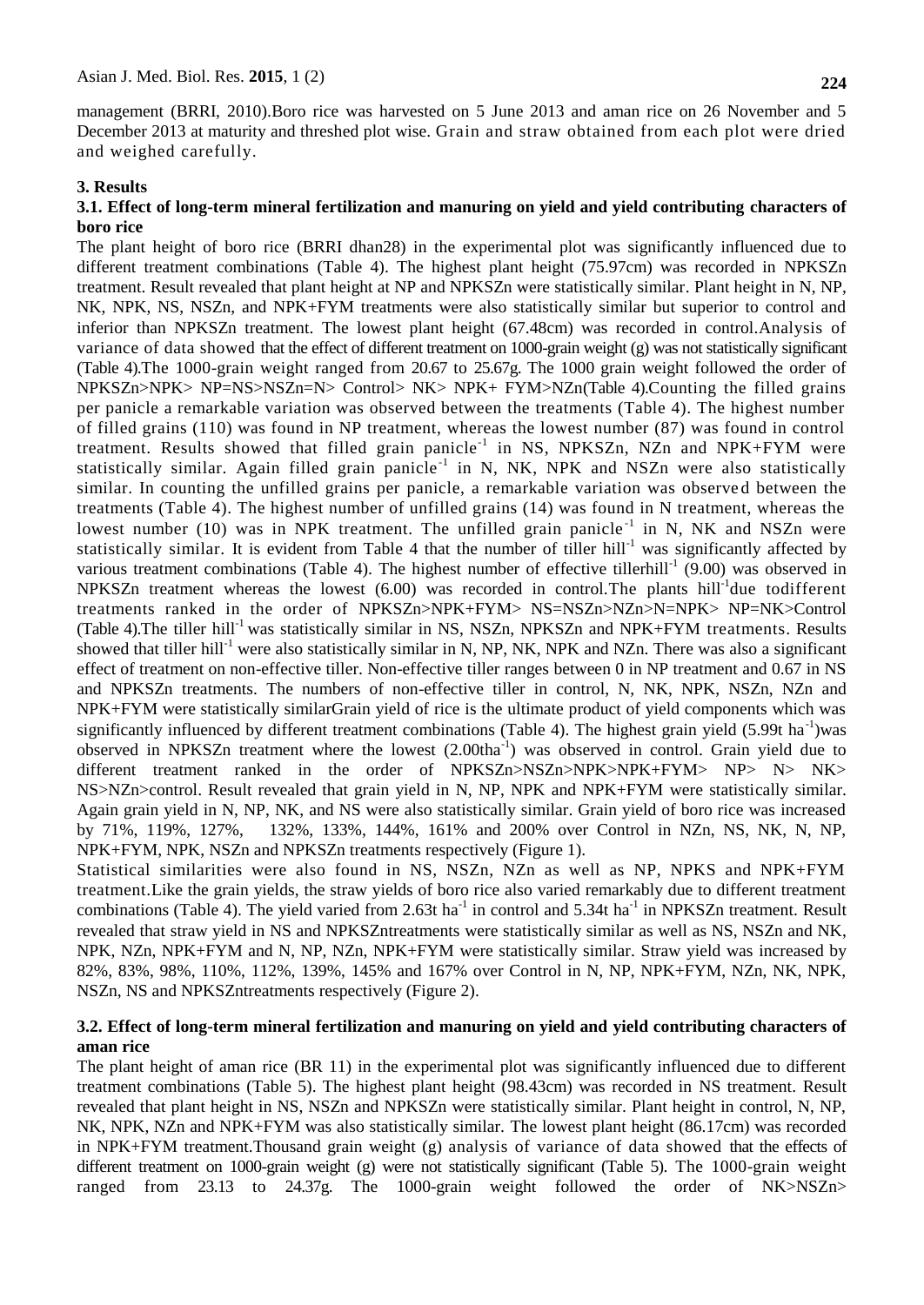NPK=NPK+FYM>NS=NPKSZn>N>NP=NZn>Control (Table 5).Counting the filled grains per panicle a remarkable variation was observed between the treatments (Table 5). The highest number of filled grains (130) was found in NS treatment, whereas the lowest number (105) was in N treatment. Result revealed that filled grain panicle<sup>-1</sup> in NS, NSZn, NPKSZn as well as control, N, NP, NK, NPK, NZn, NPK+FYM were statistically similar. Counting the unfilled grains per panicle a remarkable variation was observed between the treatments (Table 5). The highest number of unfilled grains (16) was found in NPKSZn treatment, whereas the lowest number  $(13)$  was in N treatment. Unfilled grain panicle<sup>-1</sup> was found statistically similar in NSZn and NPKSZn as well as control, N, NP, NK, NPK, NS, NZn,  $NPK+FYM$  treatments. It is evident from Table 5 that the number of tiller hill<sup>-1</sup> was significantly affected by various treatment combinations (Table 5). The highest number of effective tiller hill<sup>-1</sup> (9.00) was observed in NK whereas the lowest  $(6.00)$  was recorded in control. The plants hill<sup>-1</sup>due todifferent treatments ranked in the order of NK> NS= NSZn= NPKSZn> NPK+FYM> NP= NPK=NZn> N> Control (Table 5). The tiller hill<sup>-1</sup> was statistically similar in NK, NS, NSZn and NPKSZn treatments. Results showed that tiller hill<sup>-1</sup> was also statistically similar in Control, N, NP, NPK, NZn and NPK+FYM treatments.

There was also a significant effect of treatments on non-effective tiller. Non-effective tiller ranges between 0 in control, N, NP treatments and 1.00 in NK treatment. The number of non-effective tiller in control, N and NP as well as NPK, NS, NSZn, NPKSZn and NZn were statistically similar.

Like the grain yields, the straw yields of aman rice also varied remarkably due to different treatment combinations (Table 5). The yield varied from 4.36t ha<sup>-1</sup> in control to 6.91t ha<sup>-1</sup> in NS treatment. Result showed that straw yield in NK, NPK, NZn, NPK+FYM were statistically similar. On the other hand, straw yield in Control, N, NP, NPK were also found statistically similar. Straw yield was increased by 119%, 121%, 135%, 142%, 149%, 152%, 200%, 217%, and 246% over Control in NP, N, NPK, NPK+FYM, NK, NZn, NPKSZn, NSZn and NS treatments, respectively (Figure 4).

| Table 1. Morphological characteristics of the permanent experimental fields. |  |  |
|------------------------------------------------------------------------------|--|--|
|------------------------------------------------------------------------------|--|--|

| Location                   | : Soil Science Field Laboratory, Bangladesh     |
|----------------------------|-------------------------------------------------|
|                            | <b>Agricultural University</b>                  |
| Agro-ecological zone (AEZ) | : Old Brahmaputra Floodplain soils              |
| Land type                  | : High land                                     |
| Parent material            | : Old Brahmaputra river borne alluvial deposits |
| General soil type          | : Non-calcareous Dark Grey Floodplain           |
| Soil series                | : Sonatola                                      |
| Topography                 | : Fairly level                                  |
| Flood level                | : Above normal flood level                      |
| Drainage                   | : Poor                                          |
| Consistency                | : Friable when moist                            |
| Vegetation                 | : Mainly rice                                   |
|                            |                                                 |

**Source:** Soil survey report BAU farm Mymensingh (1978)

| Table 2. Textural class and chemical characteristic of the permanent experimental fields. |  |  |  |  |
|-------------------------------------------------------------------------------------------|--|--|--|--|
|-------------------------------------------------------------------------------------------|--|--|--|--|

| <b>Characteristics</b>                        | Value     |
|-----------------------------------------------|-----------|
| Particle size distribution                    |           |
| %Sand $(2-0.02$ mm $)$<br>a.                  | 11.65     |
| % Silt $(0.02 - 0.002$ mm)<br>b.              | 75.70     |
| %Clay $(< 0.002$ mm)<br>C <sub>1</sub>        | 12.65     |
| Textural class                                | Silt loam |
| pH                                            | 6.92      |
| Organic matter (%)                            | 2.82      |
| Total Nitrogen (%)                            | 0.12      |
| Available Phosphorus $((mg kg-1)$             | 12.6      |
| Exchangeable Potassium (meq $100g^{-1}$ soil) | 0.16      |
| Available Ca (meq $100g^{-1}$ soil)           | 9.43      |
| Available Mg (meq $100g^{-1}$ soil)           | 2.72      |
| Available S (mg $kg^{-1}$ )                   | 15.6      |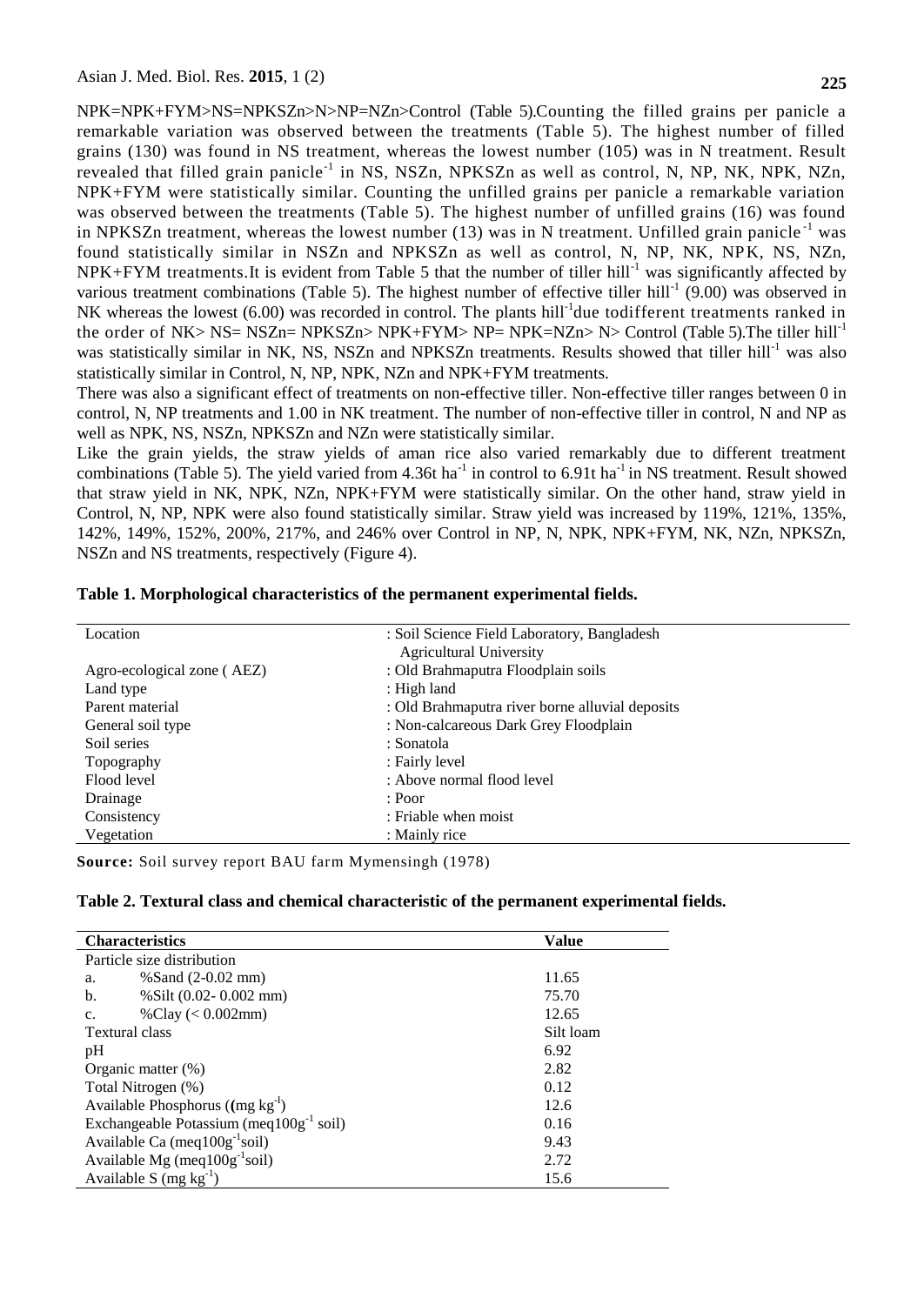| Table 3. The doses and sources of different nutrients and FYM. |  |  |
|----------------------------------------------------------------|--|--|
|----------------------------------------------------------------|--|--|

| <b>Nutrient Element</b> | Dose $(Kg ha-1)$ |                  | <b>Source (Fertilizers)</b> |
|-------------------------|------------------|------------------|-----------------------------|
|                         | <b>Boro rice</b> | <b>Aman rice</b> |                             |
| N                       | 90               | 80               | Urea                        |
|                         | 20               | 20               | <b>TSP</b>                  |
| K                       | 19               | 19               | <b>MP</b>                   |
| S                       | 30               | 30               | Gypsum                      |
| Zn                      |                  |                  | Zinc Oxide                  |
| <b>FYM</b>              | 5000             |                  | Decomposed cowdung          |

|  |  |  | Table 4. Yield and yield contributing characters of boro rice. |  |  |  |
|--|--|--|----------------------------------------------------------------|--|--|--|
|--|--|--|----------------------------------------------------------------|--|--|--|

| <b>Treatments</b>   | <b>PHT</b>         | PL                               | TGW FG    |                 | <b>UFG</b>                        | ET                      | <b>NET</b>         | $\mathbf{G}\mathbf{Y}$    | <b>SY</b>         | BY               | $\mathbf{H}$     |
|---------------------|--------------------|----------------------------------|-----------|-----------------|-----------------------------------|-------------------------|--------------------|---------------------------|-------------------|------------------|------------------|
| Control             | 67.48 d            | 21.50d                           | 21.67     | 87.33 f         | $10.67$ ef                        | 6.00e                   | 0.330 b            | 2.00 g                    | 2.63e             | 4.63 f           | 43.23d           |
| N                   | 72.70 bc 23.68 a   |                                  | 22.67     | 96.67 d         | 14.67a                            | 7.67 cd                 |                    | $0.330 b$ 4.63 cde 3.63 d |                   | 8.26d            | 56.06a           |
| NP                  | 73.63 ab 23.22 ab  |                                  |           | $23.00$ 110.0 a | 11.67de                           | 7.33 d                  |                    | $0.000c$ 4.65 cde 3.65 d  |                   | 8.30 d           | 56.09 a          |
| NK.                 | 70.83 bc $21.60 d$ |                                  |           | 21.33 93.33 de  | 14.33 a                           | 7.33 d                  | 0.327 <sub>b</sub> | 4.53 de 4.19 c            |                   |                  | 8.73 cd 51.92 b  |
| <b>NPK</b>          | 72.03 bc 21.96 cd  |                                  |           | 24.33 91.33 e   | 10.33 f                           | 7.67 cd                 | $0.330 b$ 4.88 c   |                           | 4.24 c            | 9.11c            | 53.58 ab         |
| <b>NS</b>           | 71.67 bc 23.29 a   |                                  | 23.00     | $105.0$ bc      | 12.67 bcd 8.33 abc 0.670 a 4.37 e |                         |                    |                           | $4.89$ ab         | 9.26c            | 47.19c           |
| <b>NSZn</b>         | 70.90 bc $21.39 d$ |                                  |           | 22.67 93.67 de  | $13.67$ ab                        | 8.33 abc 0.330 b 5.22 b |                    |                           | 4.78 <sub>b</sub> | 10.00 b $52.21b$ |                  |
| <b>NPKSZn</b>       | 75.97 a            | 22.09 cd                         |           | $25.67$ 105.7 b | $12.00 \text{ cd}$                | 9.00a                   | $0.670 a$ 5.99 a   |                           | 5.34a             |                  | 11.33 a 52.89 ab |
| NZ <sub>n</sub>     |                    | 69.37 cd 22.95 abc 20.67 101.3 c |           |                 | 13.00 <sub>bc</sub>               | 8.00 hcd 0.327 b 3.42 f |                    |                           | 3.96 cd           | 7.37 e           | 46.27 cd         |
| $NPK + FYM$         |                    | 70.60bcd 22.07 bcd 21.00         |           | $103.7$ bc      | 11.67 cde 8.67 ab                 |                         | 0.327 h            | 4.87cd                    | $3.95$ cd         |                  | 8.82 cd 55.23 ab |
| LSD <sub>0.05</sub> | 3.08               | 1.07                             | 3.58      | 3.91            | 1.23                              | 0.863                   | 0.076              | 0.312                     | 0.457             | 0.539            | 3.29             |
| $SE(\pm)$           | 1.04               | 0.362                            | 1.21      | 1.32            | 0.414                             | 0.290                   | 0.028              | 0.105                     | 0.154             | 0.182            | 1.11             |
| Sig. level          | **                 | **                               | <b>NS</b> | **              | **                                | **                      | **                 | **                        | $***$             | $***$            | **               |
| CV(%)               | 2.51               | 2.80                             | 9.24      | 2.31            | 5.76                              | 6.42                    | 13.28              | 4.09                      | 6.47              | 3.67             | 3.73             |

Here, PHT- Plant height (cm), PL- Panicle length (cm), TGW-1000-grain weight (g), FG- Filled grain panicle<sup>-1</sup>, UFG-Unfilled grain panicle<sup>-1</sup>, ET- Effective tiller hill<sup>-1</sup>, NET- Non-effective tiller hill<sup>-1</sup>, GY- Grain yield (t ha<sup>-1</sup>), SY- Straw yield  $(t \, ha^{-1})$ , BY-Biological yield  $(t \, ha^{-1})$  and HI-Harvest index  $(\%)$ 

\*\* = Significant at 1% level of probability, \* = Significant at 5% level of probability, NS = Not significant

**Table 5. Yield and yield contributing characters of aman rice.**

| <b>Treatments</b>   | <b>PHT</b> | PL              | TGW FG    |                     | <b>UFG</b>                              | ЕT                      | <b>NET</b>        | GY      | SY                | BY                 | H I        |
|---------------------|------------|-----------------|-----------|---------------------|-----------------------------------------|-------------------------|-------------------|---------|-------------------|--------------------|------------|
| Control             | 86.87 cd   | 23.13c          | 23.13     | $106.30$ bc         | 15.00 <sub>b</sub>                      | 6.67c                   | 0.00d             | 3.02d   | 4.36e             | 7.37 f             | 40.92c     |
| N                   | 87.20 cd   | $23.30$ bc      | 23.53     | 105.30c             | 13.33c                                  | 7.00c                   | 0.00d             | 3.73 c  | 4.41e             | 8.14 de            | 45.79 a    |
| NP                  | 88.30 cd   | 23.73 abc 23.43 |           | $111.30$ bc         | 14.67 <sub>b</sub>                      | 7.67 bc $0.00 d$ 3.57 c |                   |         | 4.38 e            | 7.96 ef            | 44.94 ab   |
| <b>NK</b>           | $92.33$ bc | 24.40 abc 24.37 |           | 114.70 <sub>b</sub> | 14.67 <sub>b</sub>                      | 9.67a                   | $1.00a$ 4.31 b    |         | 4.98 d            | 9.29c              | 46.40a     |
| <b>NPK</b>          | 89.43 cd   | 23.90 abc 23.90 |           | 113.70 bc           | 14.33 bc 7.67 bc 0.33 c 3.94 bc 4.70 de |                         |                   |         |                   | 8.64 cde 45.57 a   |            |
| <b>NS</b>           | 98.43 a    | 25.03a          | 23.63     | 130.30 a            | 15.00 <sub>b</sub>                      | 9.33 a                  | $0.33c$ 5.17 a    |         | 6.91 a            | 12.08a             | $42.76$ bc |
| <b>NSZn</b>         | $96.33$ ab | 24.60 abc       | 24.17     | 126.00 a            | 15.33 ab $9.33$ a                       |                         | $0.33c$ 4.34 b    |         | 6.33 <sub>b</sub> | 10.68 <sub>b</sub> | 40.63c     |
| <b>NPKSZn</b>       | 96.90 ab   | $24.70$ ab      | 23.63     | 128.30a             | 16.33a                                  | 9.33a                   | $0.33c$ 5.29 a    |         | 5.99c             | 11.28 h            | 46.89 a    |
| NZn                 | 88.70 cd   | 23.43 bc        | 23.43     | $108.70 \text{ bc}$ | 14.00 hc $7.67$ hc $0.33$ c $3.69$ c    |                         |                   |         | 5.03 d            | 8.72 cd            | $42.22$ bc |
| $NPK + FYM$         | 86.17 d    | 23.13c          | 23.90     | $113.00$ bc         | 14.33 $bc$                              | 8.33 b                  | 0.67 <sub>b</sub> | 3.94 bc | 4.83 d            | 8.78 cd            | 44.93 ab   |
| LSD <sub>0.05</sub> | 4.93       | 1.32            | 0.981     | 8.25                | 1.18                                    | 0.916                   | 0.076             | 0.476   | 0.339             | 0.695              | 2.58       |
| $SE(\pm)$           | 1.66       | 0.445           | 0.330     | 2.78                | 0.396                                   | 0308                    | 0.023             | 0.160   | 0.115             | 0.234              | 0.869      |
| Sig. level          | $***$      | $\ast$          | <b>NS</b> | **                  | **                                      | $***$                   | $***$             | $***$   | $***$             | $***$              | $***$      |
| CV(%)               | 3.16       | 3.22            | 2.41      | 4.15                | 4.67                                    | 6.46                    | 12.10             | 6.77    | 3.82              | 4.36               | 3.41       |

Here, PHT- Plant height (cm), PL- Panicle length (cm), TGW-1000-grain weight (g), FG- Filled grain panicle<sup>-1</sup>, UFG-Unfilled grain panicle<sup>-1</sup>, ET- Effective tiller hill<sup>-1</sup>, NET- Non-effective tiller hill<sup>-1</sup>, GY- Grain yield (t ha<sup>-1</sup>), SY- Straw yield  $(t \, ha^{-1})$ , BY-Biological yield  $(t \, ha^{-1})$  and HI-Harvest index  $(\%)$ 

\*\* = Significant at 1% level of probability

 $*$  = Significant at 5% level of probability

NS = Not significant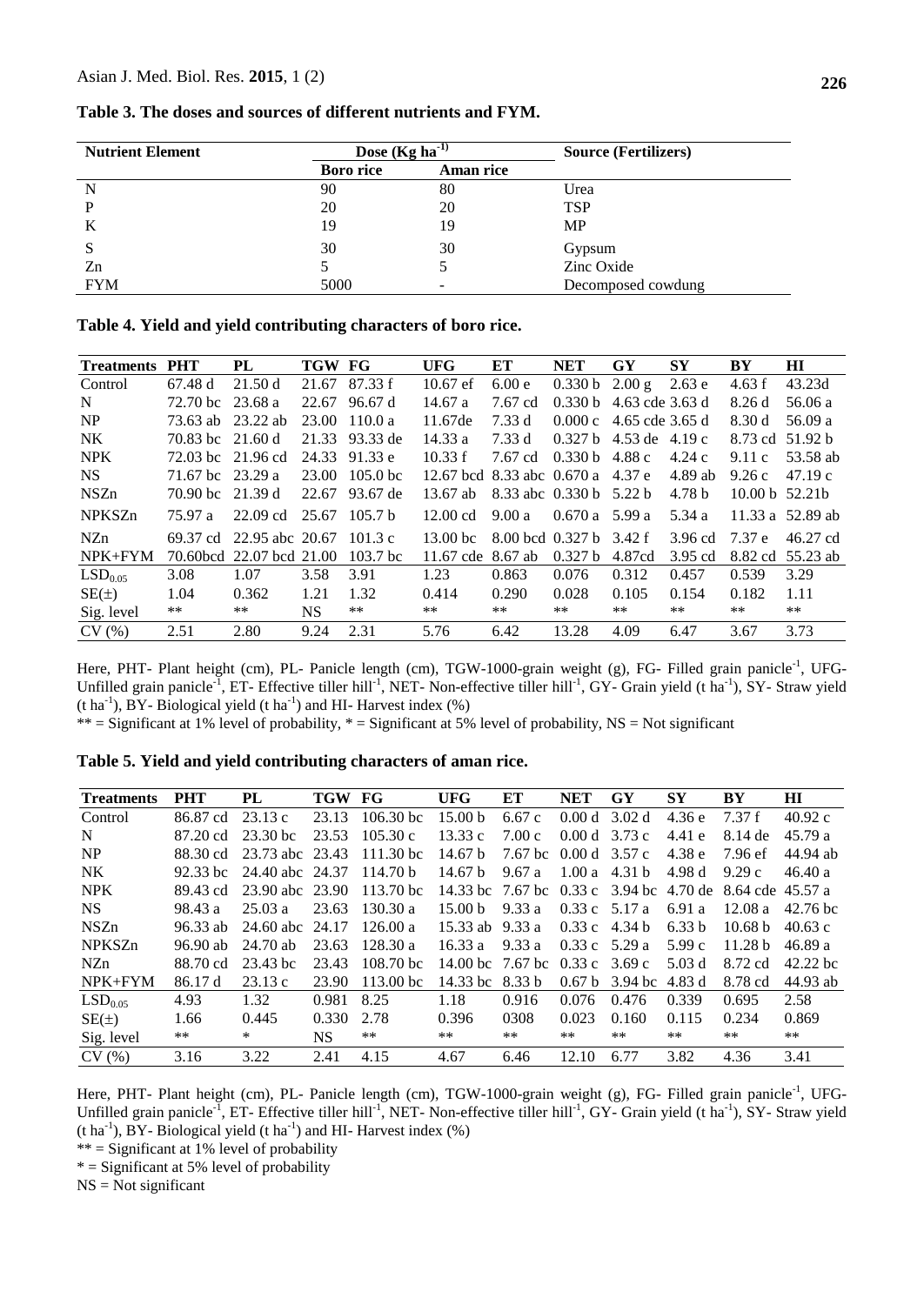

**Figure 1.** Effects of different fertilizers and manures on % increase of grain yield of boro rice over control.



**Figure 2.** Effects of different fertilizers and manures on % increase of straw yield of boro rice.



**Figure 3.** Effects of different fertilizers and manures on % increase of grain yield of aman rice over control.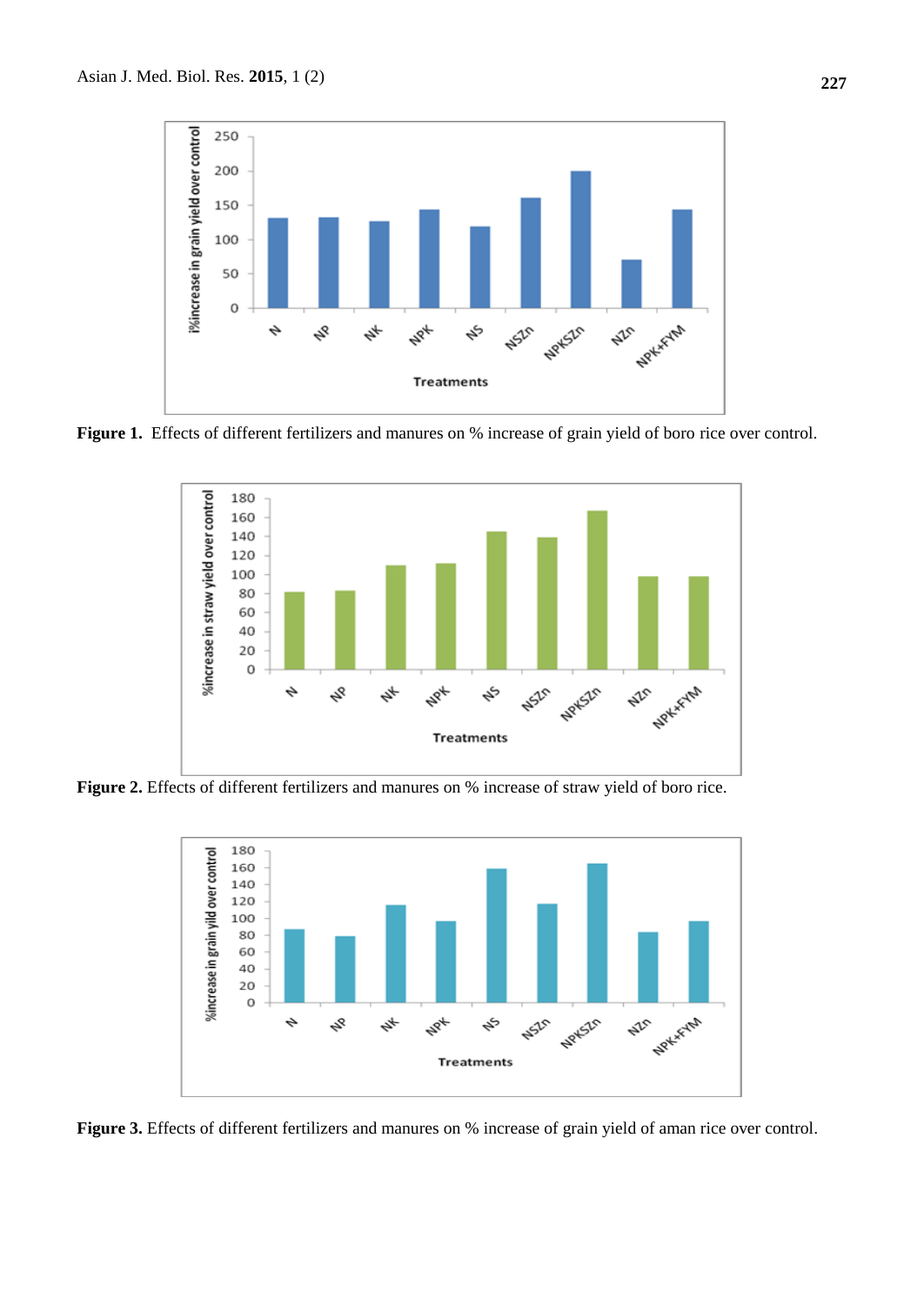

**Figure 4.** Effects of different fertilizers and manures on % increase of straw yield of aman rice over control.

## **4. Discussion**

The long term effect of different fertilization and manuring significantly influenced the yield and yield contributing characters of boro rice.The highest values of plant height (75.97cm), 1000-grain weight (25.67g), effective tiller hill<sup>-1</sup> (9), grain yield (5.99t ha<sup>-1</sup>), straw yield (5.34t ha<sup>-1</sup>) and biological yield (11.33t ha<sup>-1</sup>) were observed in NPKSZn treatment. The highest value of panicle length (23.68cm) was got from N treatment; the highest values of filled grain panicle<sup>-1</sup> (110) and harvest index (56.09%) were recorded from NP treatment. The highest value of unfilled grain (14.33) was recorded in NK treatment. Thus the result showed that most yield and yield components of boro ricewere increased with the application of NPKSZn treatment. From the present study, it was also observed that the different fertilization and manuring had a significant effect on the yield and yield components of aman rice.The higher values of yield parameters and yields were recorded in the treatments where fertilizer plus manure were used. The highest value of plant height (98.43cm), panicle length (25.03cm), filled grain panicle<sup>-1</sup> (130), straw yield (6.91t ha<sup>-1</sup>) and biological yield (12.08t ha<sup>-1</sup>) were found from NS treatment. The highest values of 1000-grain weight  $(24.37g)$ , effective tiller hill<sup>-1</sup> (9.67) were recorded in NK treatment. However, the highest grain yield (5.29t ha<sup>-1</sup>) and harvest index (46.89%) were found from NPKSZn treatment.

These results are similar to Wang *et al*. (2004) and Chalk *et al*. (2003) who found that in most long-term experiments, a combination of mineral fertilizers and farmyard manures has generally given the best crop yield and soil quality. The results are also supported by Rasool *et al*. (2007) who concluded that application of manure and an inorganic fertilizer in rice- heat cropping system, increased paddy yield in rice because manure application improves soil health and provides plant nutrients (Bhattacharyya *et al.,* 2010).

## **5. Conclusions**

Cropping patterns in Bangladesh are mainly rice-based. In most of the cases, farmers use only N fertilizer alone or N and P fertilizer or at best N, P, and K fertilizers combinedly. The nutrient elements namely S and Zn are found as deficient in Bangladeshi paddy soils. In addition, only use of chemical fertilizer is not judicious for producing any crop. Integrated use of chemical fertilizers and organic manure is necessary for crop production as well as maintaining soil fertility. Generally, soil productivity and health may be more sustainable with the integrated application of manure and inorganic fertilizers than that of only use of inorganic fertilizers alone. The findings of this experiment revealed that the recommended dose of NPKSZn gave the best yield in both boro and aman season.

#### **Acknowledgements**

The principal author, Bornali Mostofa along with others is thankful to the Ministry of Science and Technology, Bangladesh; Department of Soil Science, Bangladesh Agricultural University for their technical assistance.

**Conflict of interest** None to declare.